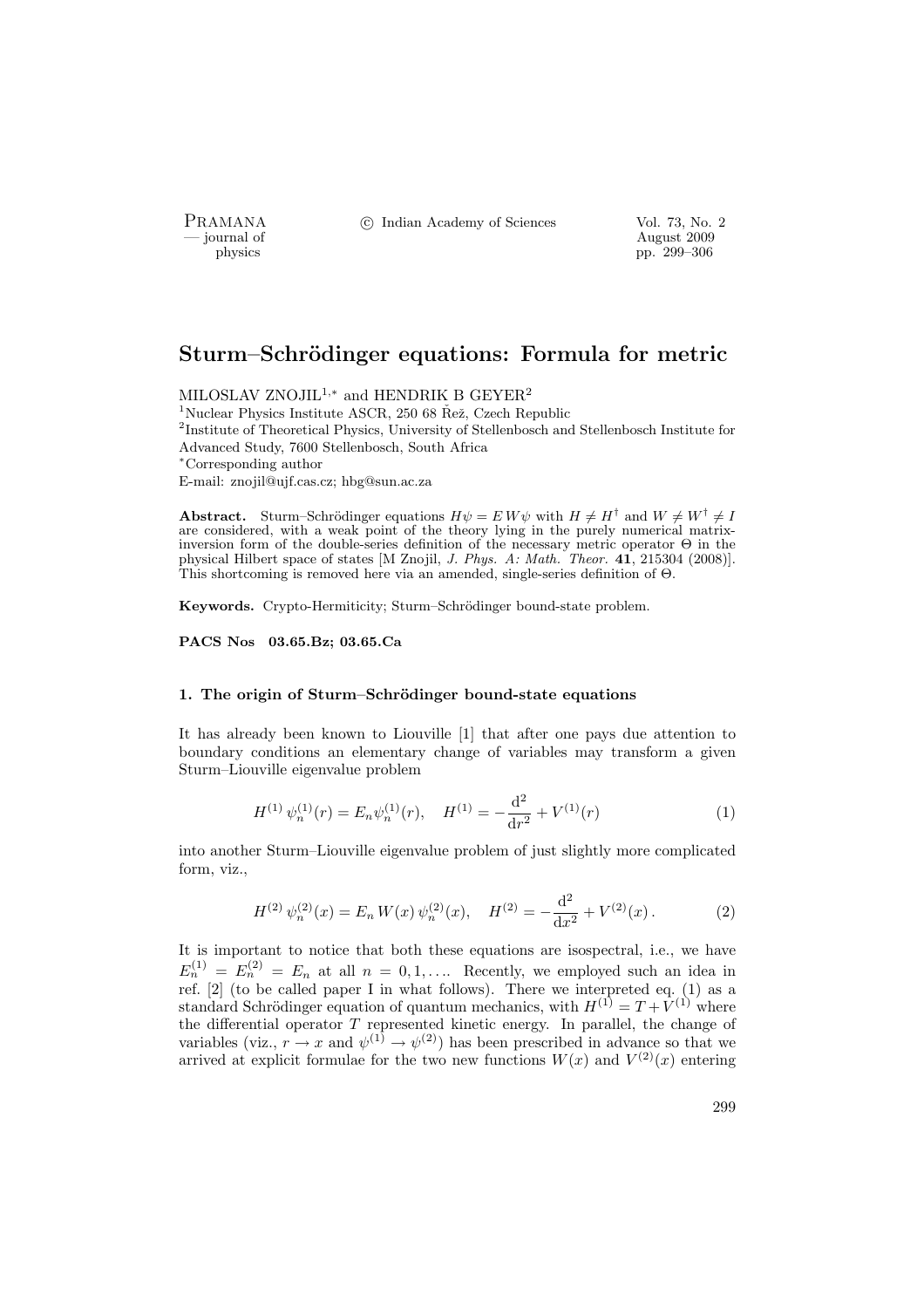the new differential equation form (2) of our quantum bound-state problem. In such a context we found it very natural to call eq.  $(2)$  a Sturm–Schrödinger equation with Hamiltonian  $H$  and weight operator  $W$ .

The principal advantage of our slightly counterintuitive transition from eq. (1) to eq. (2) (notice that we would have  $W^{(1)}(r) \equiv 1$  in eq. (1)) has been found in a perceivable simplification of the physical asymptotic boundary conditions. This implied also that the practical (say, numerical) solution of eq. (2) proved much easier and quicker than the solution of its predecessor  $(1)$  (see refs  $[2,3]$  for more details).

# 2. The emergence of a non-trivial metric in Sturm–Schrödinger bound-state problems in quantum mechanics

One must be aware that the presence of the non-trivial weight operator  $W(x)$  may make the solution of eq.  $(2)$  less routine. In paper I we paid particular attention to models (1) and (2), where in spite of the reality of all the spectrum of energies a naive choice of the two alternative representations  $\mathcal{H}^{(F)}_{(1,2)}$  of the Hilbert space of states of our quantum system in question happened to lead to inconsistencies like negative probabilities etc. For this reason the superscript (F) stands here for 'false'.

In paper I we emphasized that the superscript  $(F)$  could equally well stand here for 'friendly'. Indeed, once we temporarily forget about inner products and consider just the underlying two vector spaces  $\mathcal{V}_{(1,2)}^{(F)}$  we may treat them simply as spanned by the respective eigenfunctions or generalized eigenfunctions  $\psi_n^{(1,2)}(\cdot) \equiv \langle \cdot | \psi_n^{(1,2)} \rangle$ of our respective Hamiltonians.

In such a setting the main difficulty as addressed in paper I was represented by our specific assumption of the manifest non-Hermiticity of our Hamiltonian operators,

$$
H^{(1,2)} \neq [H^{(1,2)}]^\dagger, \quad \text{in } \mathcal{H}^{(F)} = \mathcal{H}^{(F)}_{(1,2)}\,. \tag{3}
$$

Fortunately, being well aware of the inadequacy of the underlying choice of the specific and most elementary (often called Dirac's or Lebesgue's) inner products

$$
\langle \psi | \phi \rangle = \int d\mu(r) \psi^*(r) \phi(r), \quad |\psi \rangle, |\phi \rangle \in \mathcal{H}^{(F)} \tag{4}
$$

we immediately recalled the well-known recipe as described, e.g., in refs [4,5].

Let us briefly recollect the mathematical core of the recipe which lies in a redefinition of the operation of Hermitian conjugation. Technically this means that in the first step we decide to treat our Hilbert space  $\mathcal{H}^{(F)}$ , formally, as a vector space  $\mathcal{V}^{(F)}$ of kets  $|\psi\rangle$  complemented by the 'usual' definition of the dual space  $[\mathcal{V}^{(F)}]'$  (marked by a prime) of bras  $\langle \psi |$ . In this setting the operation of Hermitian conjugation  $\mathcal{T}^{\text{(general)}}$  is, in general, non-unique [6]. Still, people usually ignore this ambiguity and decide to work in full analogy with the linear algebra and finite-dimensional Hilbert spaces. Thus, they specify the dual vector space of linear functionals, i.e., bra vectors as quantities constructed from their ket-vector partners by the very specific Dirac's operation  $\mathcal{T}^{(\text{Dirac})}$  of transposition plus complex conjugation.

300 Pramana – J. Phys., Vol. 73, No. 2, August 2009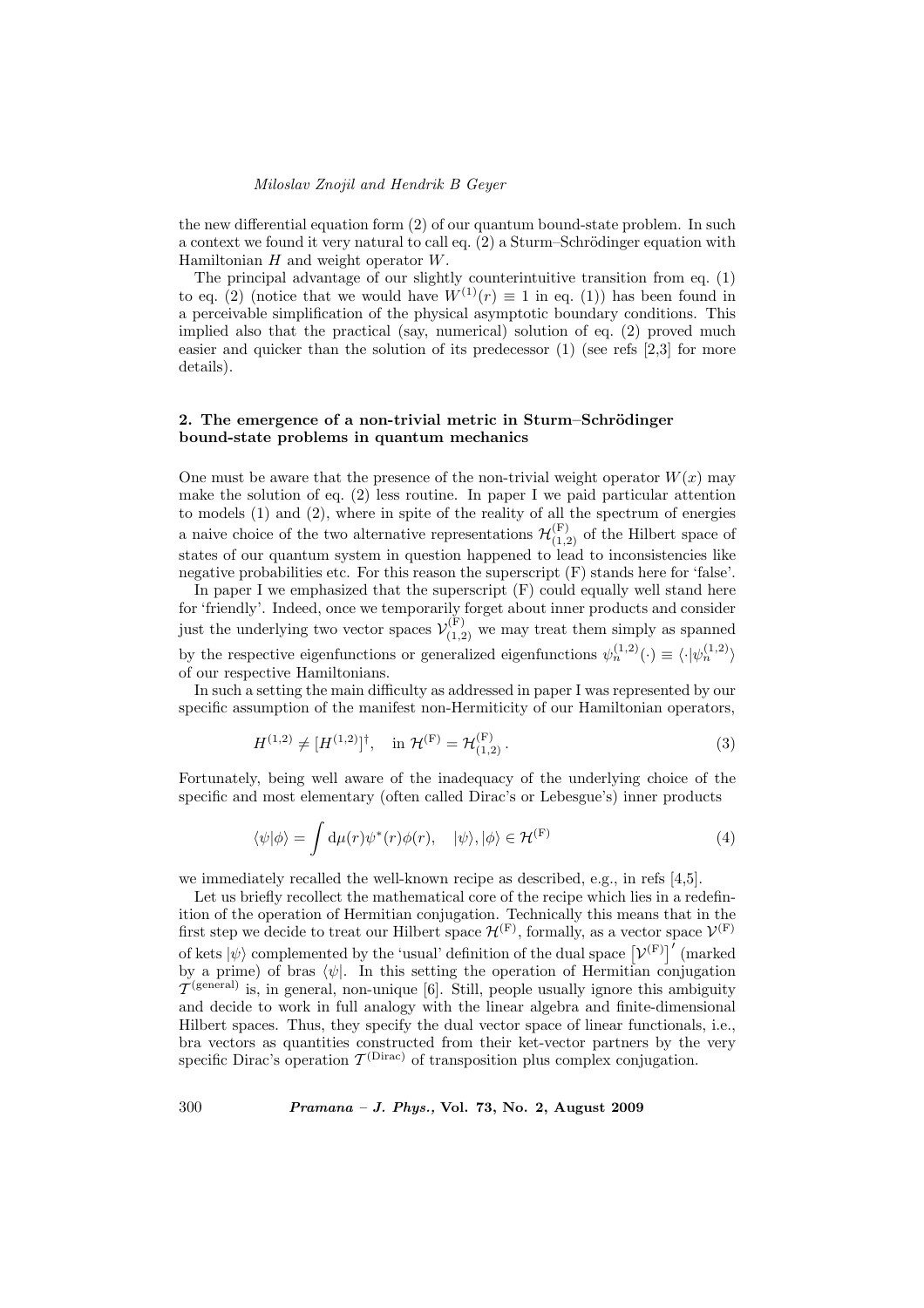#### Sturm–Schrödinger equations

In the second step we replace the above-mentioned Dirac's definition of conjugation in Hilbert space  $\mathcal{H}^{(F)}$ , viz.,

$$
\langle \psi | := \mathcal{T}^{\text{(Dirac)}} | \psi \rangle \quad \text{in } \mathcal{H}^{\text{(F)}} \tag{5}
$$

by a non-Dirac definition of conjugation which amounts to an introduction of another Hilbert space  $\mathcal{H}^{(S)}$ . This new, unitarily non-equivalent (i.e., inner product non-preserving) re-presentation of Hilbert space is to be formed by the same vector space  $\mathcal{V}^{(S)} \equiv \mathcal{V}^{(F)}$  and by a different 'primed' vector space of linear functionals £  $\mathcal{V}^{\text{(S)}}'$   $\neq$ .<br>⊤  $=$   $\sqrt{F}$ <sup> $\left(\frac{F}{F}\right)$ </sup>.

On the level of notation we must graphically distinguish between the dual ele-On the level of hotation we must graphically distinguish between the dual ele-<br>ments  $\langle \psi | \in [\mathcal{V}^{(F)}]'$  given by eq. (5) and, in our notation [2], elements  $\langle \psi | \in [\mathcal{V}^{(S)}]'$ defined by the different relation

$$
\langle\!\langle \psi | \equiv \langle \psi | \Theta := \mathcal{T}^{\text{(non-Dirac)}} | \psi \rangle \quad \text{in } \mathcal{H}^{\text{(S)}}, \quad \Theta \neq I
$$

or, in the coordinate representation,

$$
\langle\!\langle \psi | \cdot \rangle\!\rangle = \int d\mu(r) \psi^*(r) \Theta(r, \cdot). \tag{6}
$$

This redefinition realizes the transition from the false Hilbert spaces  $\mathcal{H}^{(F)}_{(1,2)}$  to their unitarily non-equivalent alternatives  $\mathcal{H}^{(S)}_{(1,2)}$  where the superscript (S) stands for 'standard'. In the coordinate representation wherever it exists, one speaks about the modified, double-integral definition of the inner product

$$
\langle \langle \psi | \phi \rangle = \int d\mu(x) \int d\mu(y) \psi^*(x) \Theta(x, y) \phi(y) \tag{7}
$$

applicable to any two wave functions  $\psi$  and  $\phi$  in  $\mathcal{H}^{(S)}_{(1,2)}$ .

# 3. Generalized Dyson-type mappings  $\Omega$

The key purpose of introducing the above-described non-trivial metrics  $\Theta = \Theta_{(1,2)}$ lies in making our Hamiltonians self-adjoint in  $\mathcal{H}^{(S)}_{(1,2)}$ . For further purposes we shall drop the subscripts and restrict our attention just to the Sturmian cases with subscript 2. Next we introduce an invertible map  $\Omega: \mathcal{V} \to \mathcal{A}$  connecting our vector space of functions (with ket elements  $|\phi\rangle \in \mathcal{V}$ ) with another, abstract vector space A composed of certain not yet specified spiked-ket elements,

$$
|\psi \rangle = \Omega |\psi\rangle, \quad |\psi\rangle \in \mathcal{V}, \quad |\psi \rangle \in \mathcal{A}.
$$
\n
$$
(8)
$$

Using such a notation we shall assume the solvability of the non-self-adjoint doublet of the Sturm–Schrödinger equations composed of eq.  $(2)$  and of its dual defined in the sense of space  $\mathcal{H}^{(F)}$ , i.e., in the same vector space V. Thus, in an obvious shorthand notation we shall consider the following two equations:

*Pramana – J. Phys.*, Vol. 73, No. 2, August 2009  $301$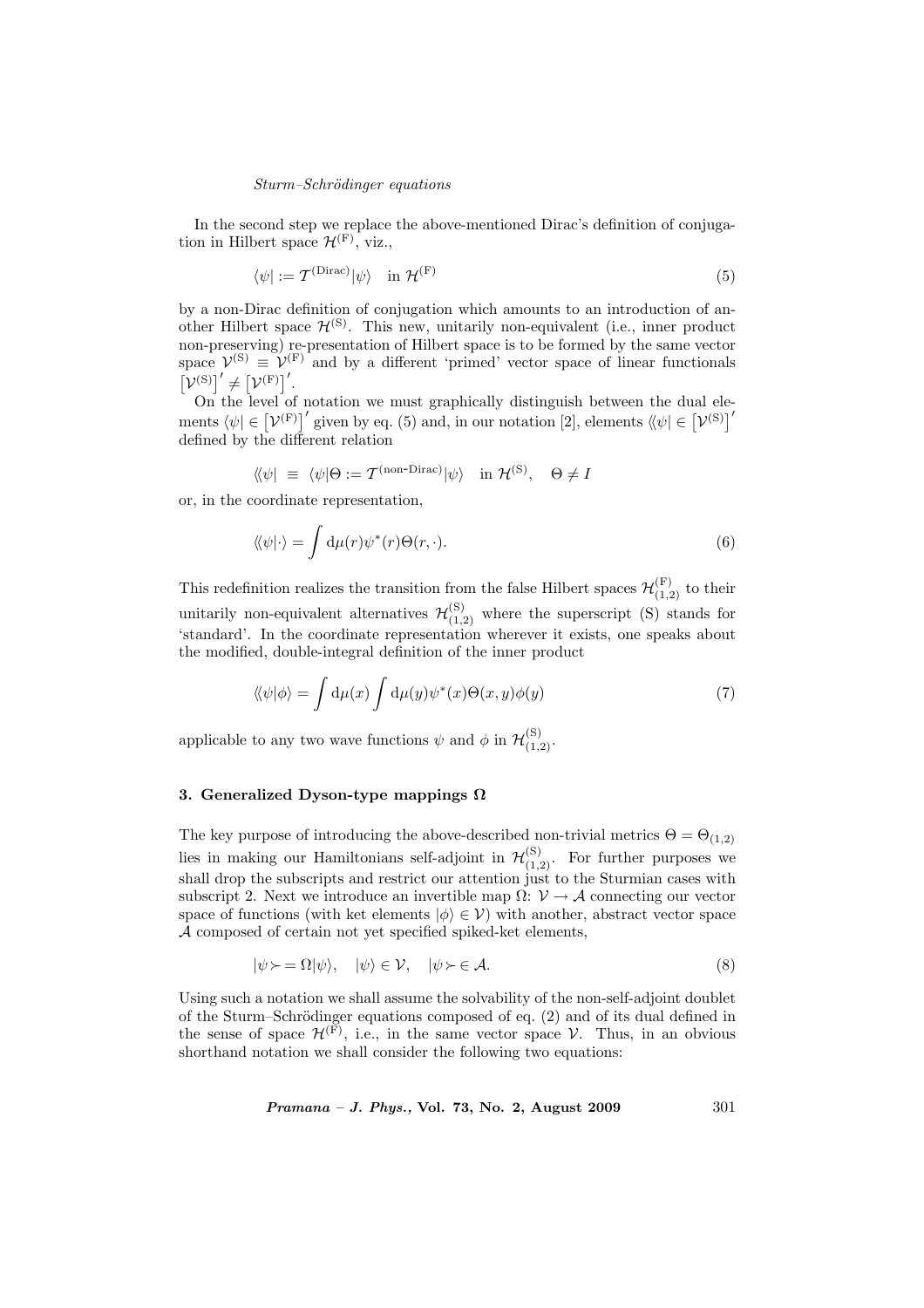$$
H|\lambda\rangle = \lambda W|\lambda\rangle, \quad H^{\dagger}|\lambda'\rangle = \lambda' W^{\dagger}|\lambda'\rangle. \tag{9}
$$

By assumption, they define two families of elements of vector space  $\mathcal V$ . After the application of mapping  $\Omega$  one also obtains the corresponding families of elements of the abstract vector space A. Working here, exclusively and solely, with the standard and usual Dirac's conjugation we may introduce also the dual space  $A'$  and a related third, abstract Hilbert space  $\mathcal{H}^{(P)}$  where the superscript (P) stands for 'physical'.

These conventions lead to several immediate consequences. Firstly, without any danger of confusion, the elements of the dual space of linear functionals may simply be denoted by the spiked ket symbols,

$$
\langle \psi | = \langle \psi | \Omega^{\dagger} \in \mathcal{A}'. \tag{10}
$$

Secondly, the lower-case isospectral equivalent  $h = \Omega H \Omega^{-1}$  of our original non-Hermitian upper-case Hamiltonians  $H \neq H^{\dagger}$  as well as the parallel partner w =  $\Omega W \Omega^{-1}$  of any original non-Hermitian specific 'weight' operator  $W \neq W^{\dagger}$  may and will be assumed self-adjoint in the corresponding abstract physical Hilbert space  $\mathcal{H}^{(P)}$ . In a way explained in ref. [5] the latter space is specified by its spiked-ket elements (8) and by its spiked-bra linear functionals (10).

All this means that we must require

$$
h^{\dagger} = (\Omega^{-1})^{\dagger} H^{\dagger} \Omega^{\dagger} = h, \quad w^{\dagger} = (\Omega^{-1})^{\dagger} W^{\dagger} \Omega^{\dagger} = w,
$$

or, after a trivial re-arrangement,

$$
H^{\dagger} = \Theta H \Theta^{-1}, \quad W^{\dagger} = \Theta W \Theta^{-1}, \tag{11}
$$

where we abbreviated  $\Theta = \Omega^{\dagger} \Omega$ . This shows how the concept of Hermiticity in physical Hilbert space  $\mathcal{H}^{(P)}$  remains equivalent to the apparent non- or pseudo-Hermiticity or crypto-Hermiticity in  $\mathcal{H}^{(F)}$ . In the language of ref. [4], property (11) of all our operators should be called quasi-Hermiticity in space  $\mathcal{H}^{(S)}$  where the metric is non-trivial.

The pull-back of all the theory to the abstract Hilbert space  $\mathcal{H}^{(P)}$  clarifies that all our present considerations need not leave the domain covered by standard textbooks [6]. In particular, due to the assumption of invertibility of the mappings  $\Omega$  we may replace our two original upper-case Sturmian problems (9) by their common lowercase reincarnation

$$
h|\lambda \succ = \lambda w|\lambda \succ \tag{12}
$$

which is necessarily self-adjoint in  $\mathcal{H}^{(P)}$ . Its simplicity facilitates the derivation of the Sturmian orthogonality relations

$$
\langle \lambda |w|\lambda' \rangle = \langle \lambda |w|\lambda \rangle \cdot \delta_{\lambda, \lambda'} \tag{13}
$$

and of the Sturmian completeness relations,

$$
I = \sum_{\lambda} |\lambda \rangle \frac{1}{\langle \lambda | w | \lambda \rangle} \langle \lambda | w \rangle \tag{14}
$$

302 Pramana – J. Phys., Vol. 73, No. 2, August 2009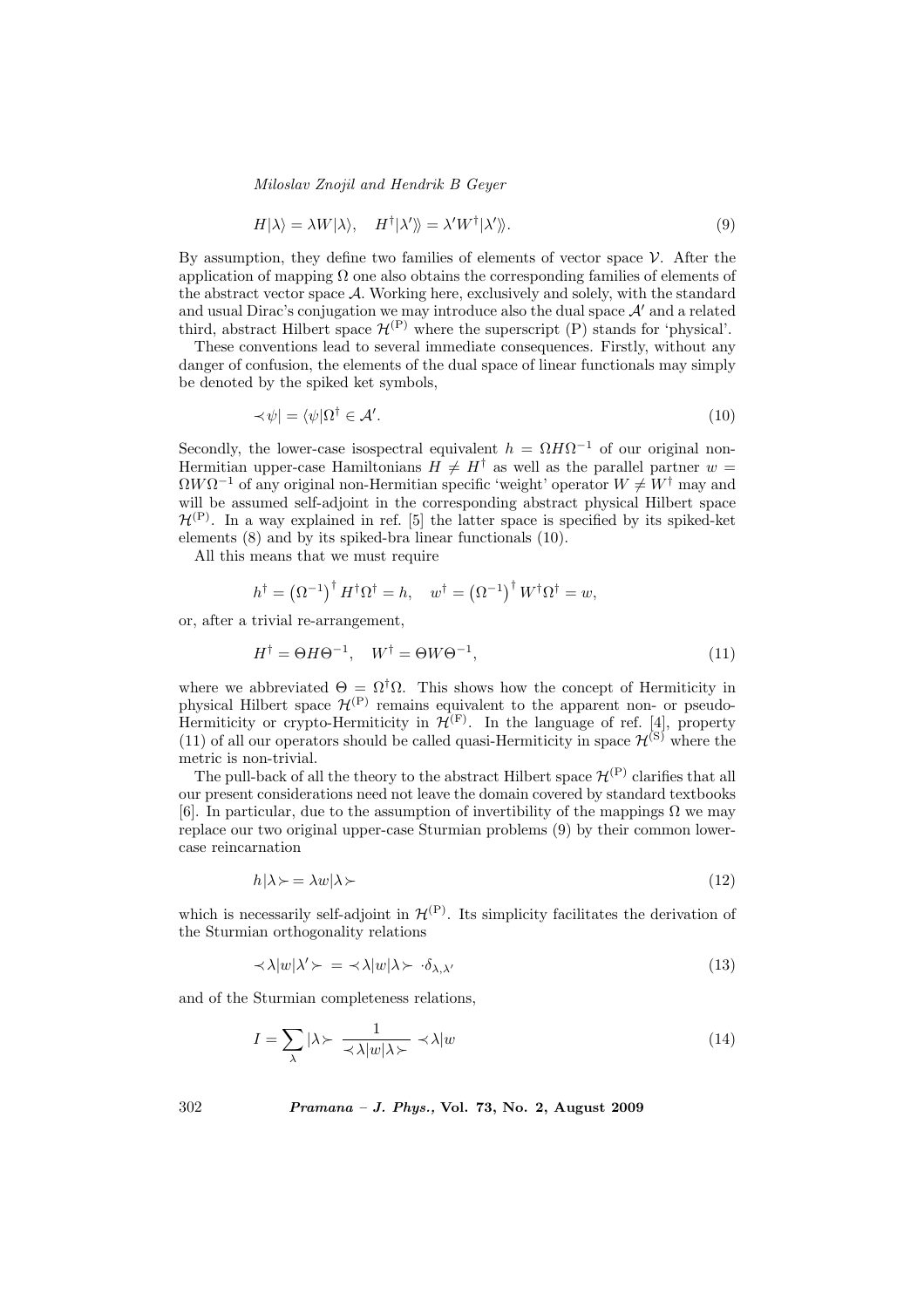## Sturm–Schrödinger equations

as well as of the Sturmian spectral representation

$$
h = \sum_{\lambda} w \vert \lambda \succ \frac{\lambda}{\prec \lambda \vert w \vert \lambda \succ} \prec \lambda \vert w \tag{15}
$$

of the lower-case Hamiltonian in  $\mathcal{H}^{(P)}$ .

# 4. Bi-orthogonal bases and the double-series formula for the metric

Our original Hilbert space  $\mathcal{H}^{(F)}$  is, by assumption, so simple that it makes sense to transfer all the above formulae to this space. Thus, the insertion of definitions (8) and (10) in eq. (13) yields the orthogonality relations in  $\mathcal{H}^{(F)}$ ,

$$
\langle \lambda | \Omega^{\dagger} w \Omega | \lambda' \rangle = \langle \lambda | \Theta W | \lambda' \rangle = \langle \lambda | \Theta W | \lambda \rangle \cdot \delta_{\lambda, \lambda'}.
$$
\n(16)

Similarly, the appropriately adapted version of the completeness is obtained,

$$
I = \sum_{\lambda} |\lambda\rangle \frac{1}{\langle\lambda|\Theta W|\lambda\rangle} \langle\lambda|\Theta W. \tag{17}
$$

Finally, the spectral decomposition of the Hamiltonian acquires the following form:

$$
H = \sum_{\lambda} W|\lambda\rangle \frac{\lambda}{\langle\lambda|\Theta W|\lambda\rangle} \langle\lambda|\Theta W.
$$
 (18)

Moreover, the double-ket eigenstates  $|\lambda\rangle$  of  $H^{\dagger}$  may be understood as equal to the products  $\Theta$ | $\lambda$ } [2,5].

The key benefit of our return to the metric-independent and computation-friendly space  $\mathcal{H}^{(F)}$  is that we may evaluate and set the matrix elements  $\langle \lambda | \Theta W | \lambda \rangle$  in eq. (16) equal to one via a suitable normalization of the basis [5]. This convention will perceivably simplify our formulae. The simplification would remain applicable whenever the Hermitian product  $\Theta W$  stays positive definite (which is to be assumed). The first consequence of the resulting simplification of the formulae is that we may introduce the further, curly-ket-marked wave function vectors and their curly-ketket partner vectors defined, respectively, as follows:

$$
|\psi\} = W|\psi\rangle, \quad |\psi\}\} = W^{\dagger}|\psi\rangle.
$$

In terms of these new abbreviations we may stay working inside the most comfortable Hilbert space  $\mathcal{H}^{(F)}$  and write down the following alternative and optional forms of the orthogonality conditions,

$$
\langle \lambda | \Theta W | \lambda' \rangle = \{ \{ \lambda | \lambda' \} = \langle \lambda | \lambda' \} = \delta_{\lambda, \lambda'}.
$$
\n(19)

Similarly, we may derive the two alternative forms of the completeness relations,

$$
I = \sum_{\lambda} |\lambda\rangle \{ |\lambda| = \sum_{\lambda} |\lambda\rangle \langle \langle \lambda|.
$$
 (20)

*Pramana – J. Phys.*, Vol. 73, No. 2, August 2009  $303$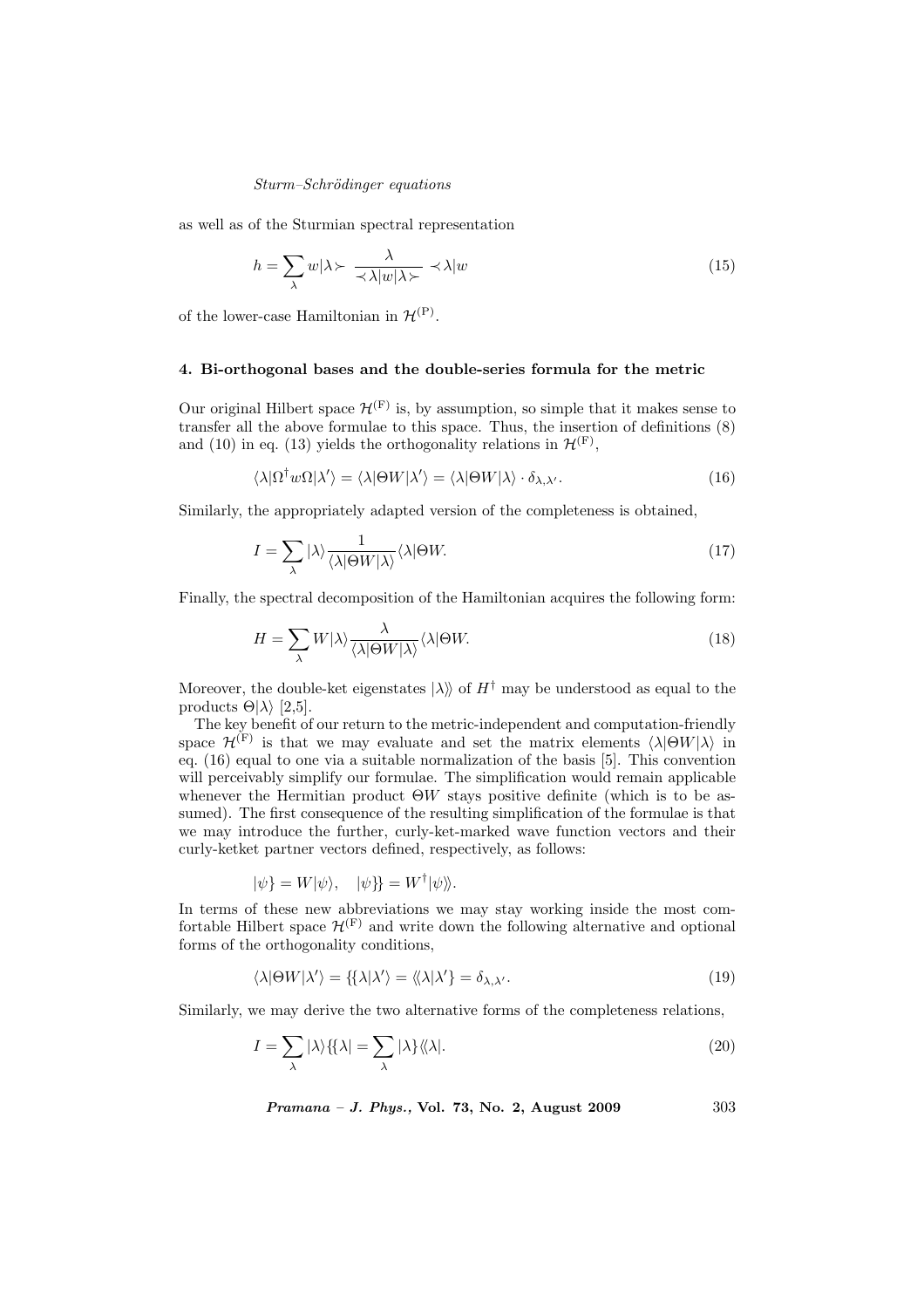Finally, the menu of several alternative spectral-representation expansions can be replaced by the more or less unique, most compact expressions

$$
W = \sum_{\lambda} |\lambda\rangle \{ \{ \lambda |, \quad H = \sum_{\lambda} |\lambda\rangle \lambda \{ \{ \lambda | \tag{21} \}
$$

representing the weights and the Hamiltonian operators.

At this moment one could decide to employ the method of ref. [2] and to insert spectral formulae (21) in the fundamental quasi-Hermiticity constraint or equation  $H^{\dagger} \Theta = \Theta H$  yielding

$$
\sum_{\lambda} |\lambda|\} \lambda \{\lambda | \Theta = \sum_{\lambda} \Theta |\lambda\} \lambda \{\lambda|.
$$
 (22)

This relation would strongly suggest that the most natural Sturmian analogue of the well-known single-series  $W = I$  formula should be sought via the double series ansatz

$$
\Theta = \sum_{\lambda,\lambda'} |\lambda\} M_{\lambda,\lambda'} \{ \lambda' |, \quad M_{\lambda,\lambda'} = \langle \lambda | \Theta | \lambda' \rangle. \tag{23}
$$

This approach has been accepted in paper I and contributed to its discouraging conclusions. Fortunately, a better strategy exists. Its core and main consequences will now be described in §5.

# 5. The single-series formula for  $\Theta = \Theta(H, W)$

We arrived at the heart of our present message. The identity  $|\psi\rangle = \Theta |\psi\rangle$  inspires us to start from eq. (20) and to obtain the following unexpected but sufficiently simple result:

$$
\Theta = \sum_{\lambda} |\lambda\rangle\rangle\{\lambda|.\tag{24}
$$

The impression of an apparent non-Hermiticity of this asymmetric formula is misleading and it is virtually trivial to verify that  $\Theta = \Theta^{\dagger}$  as required.

We should add that as long as the less economical, double-series formula (23) for the metric is concerned, it might still find some marginal applications in some more complicated quantum toboggans [7] etc. Moreover, its use may always be combined with our present, single-series recipe. For example, in comparison with the recommendations formulated in ref. [2], the necessary non-diagonal matrix coefficients are now much more easily evaluated.

$$
M_{\lambda,\lambda'} = \langle \lambda | \Theta | \lambda' \rangle = \langle \lambda | \lambda' \rangle = \{ \{ \lambda | W^{-1} | \lambda' \rangle = \langle \lambda | W^{-1} | \lambda' \}.
$$
 (25)

Moreover, the single-series expansion (24) of the Sturmian metric could prove too compact when the analysis of some symmetries is concerned.

Of course, the advantages of our present single-series formula will prevail in the majority of applications where, typically, people truncate the infinite series in order

304 Pramana – J. Phys., Vol. 73, No. 2, August 2009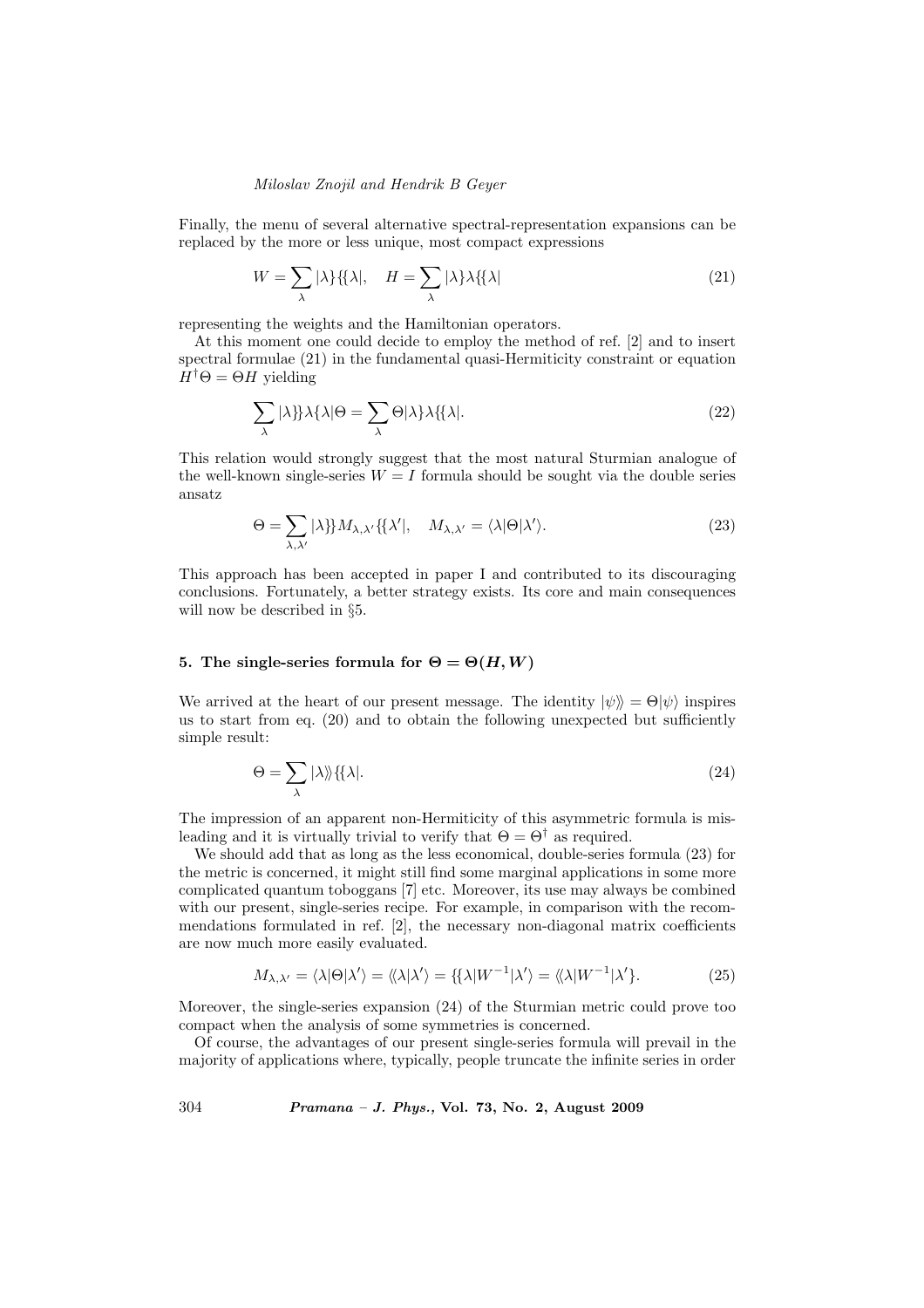#### Sturm–Schrödinger equations

to obtain a reasonable approximation of observable quantities [8], etc. Moreover, even without immediate numerical applications, the existence and compact form of such a formula can definitely be seen as an important indication of the mathematical as well as physical consistency and tractability of the whole family of non-Hermitian, crypto-Hermitian Sturmian models.

# 6. Summary

The standard areas of applicability of the general concept of Sturmians has been reviewed by Rotenberg [9]. The scope of this review ranges from the electron– hydrogen scattering to the interatomic charge-transfer collisions and to the atomicphysics related solutions of the Faddeev and Born–Oppenheimer dynamical and phenomenological equations. In the not too remote area of mathematical physics the transition from bound states (see eq.  $(1)$ ) to Sturmians (see eq.  $(2)$ ) found typical applications in perturbation theory [10].

Besides such a role aiming at an immediate determination of energy-dependent couplings, the phenomenological use of Sturmians involves mathematically motivated constructions of the so-called quasi-exactly solvable quantum models [11]. The latter models with  $W(r) \sim r^M$  at positive (half)integer M re-attracted attention to many open questions like, e.g., the completeness of the sets of the Sturmian wave functions [12]. Last but not the least, one should keep in mind that certain exact Sturmians emerging at  $W(r) = r^N$  with any  $N = -1, 0, 1, 2, \ldots$  proved helpful, in the context of classical physics, in connection with the resonant internal boundary layer problem [13].

Our paper I revisited the problem of Sturmians and extended the domain of their applicability to the models characterized by a loss of manifest Hermiticity of the Hamiltonian. It has been established there that there exists a close connection between the concepts of Sturmians and of the so-called crypto-Hermitian Hamiltonians with real spectra. We emphasized there that the survival of the reality of the energy spectrum can be expected to occur not only in the non-Sturmian regime with  $W = I$  but also in the presence of the non-trivial weight operators  $W \neq I$ .

In our present continuation of paper I, we felt inspired by the lasting interest in the applications of Sturmians mediated by the problems ranging from the very standard computational physics [14] to the rather exotic tobogganic models using a fairly abstract concept of complexified coordinates [2,7]. In this setting we perceive paper I as an introduction to the subject which, naturally, suffered from an incomplete understanding of many subtleties.

One of these subtleties has been clarified in our present paper. Our main conclusion is that the parallels between Schrödinger equations of the respective types (1) and (2) are much closer than expected in paper I. In particular, we feel pleased by the fact that in contrast with the very sceptical expectations expressed in paper I we succeeded here in finding an entirely general formula for the metric Θ and in showing that this operator of key relevance can be expressed as a single infinite sum over certain elementary projectors at  $W = I$  as well as at  $W \neq I$ , i.e., in both the non-Sturmian and Sturmian cases, respectively.

*Pramana – J. Phys.*, Vol. 73, No. 2, August 2009  $305$